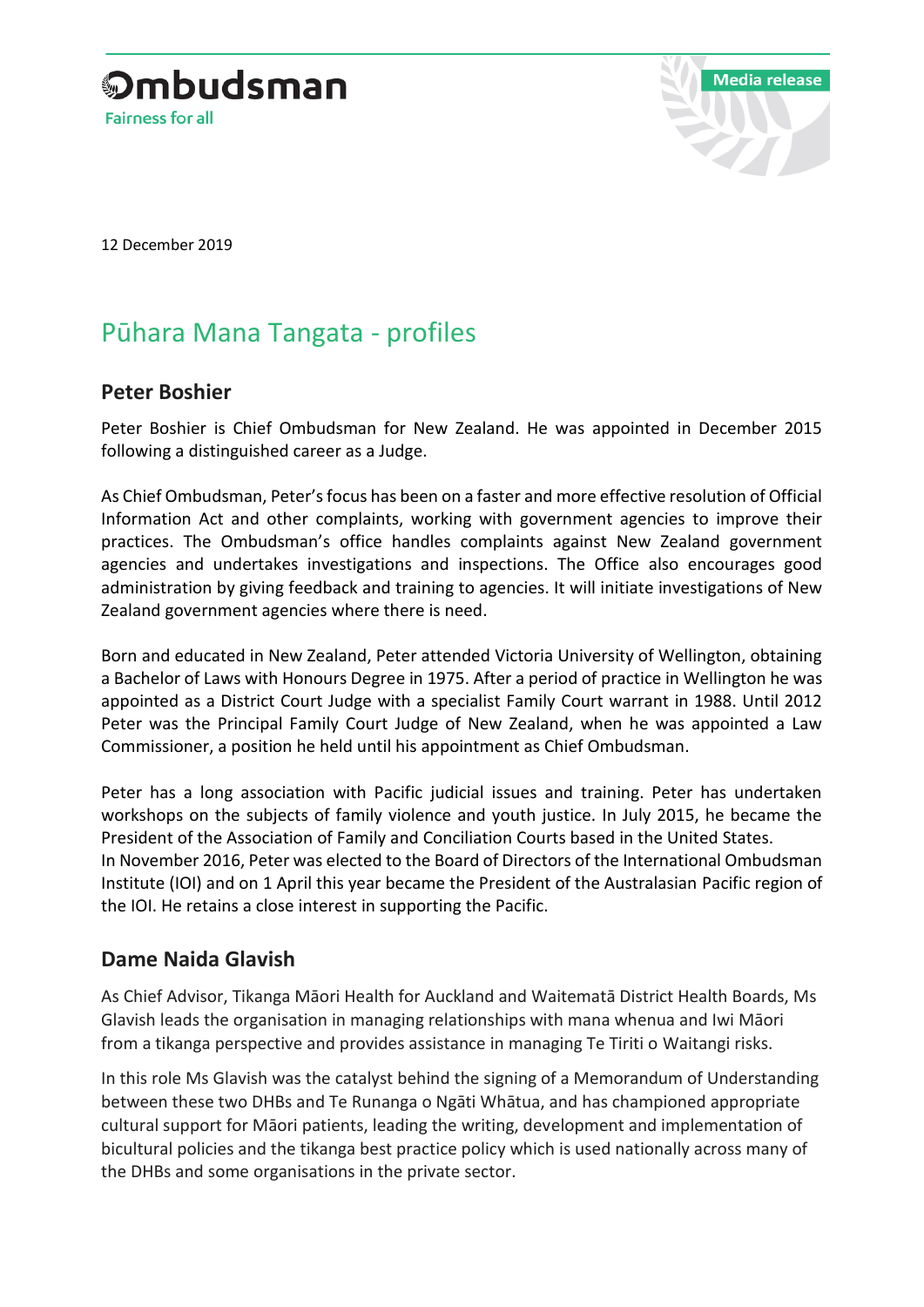Ms Glavish is the Chair of the Iwi (Tribe) voice of Te Runanga o Ngāti Whātua and is involved with a range of Iwi, government and community organisations and is the Cultural Advisor to Chief Coroner.

In 2018 Ms Glavish was the recipient of the Queen's Service Medal for services to Māori and the community and was awarded with the title of Dame Companion of NZ Order of Merit (DNZM). She is now Dame Rangimarie Naida Glavish DNZM, JP.

# **Lady Tureiti Moxon**

Lady Tureiti Moxon, Ngāti Pāhauwera, Ngāti Kahungunu, Kai Tahu, has a legal background and is a Chartered Fellow of the Institute of Directors. She is currently the Managing Director of Te Kōhao Health, a health, education, Whānau Ora and justice service provider in Hamilton, servicing the wider Waikato region. Te Kōhao is based at Kirikiriroa Marae and has a staff of 234.

Lady Tureiti was part of her Iwi Ngāti Pāhauwera's negotiating team which settled their historical treaty claims with the Crown in 2010. She currently serves as a Trustee on the Ngāti Pāhauwera Development Trust and chairs their Maanaki Grants Committee.

Further to this she also chairs the National Urban Māori Authority and is the Deputy Chair of the Waikato DHB Iwi Māori Council. Lady Tureiti has extensive experience of both governance and management.

Lady Tureiti was one of the lead claimants of the Wai 1315 and Wai 2575 Māori Hauora claim before the Waitangi Tribunal. The Waitangi Tribunal released its historical Hauora report on 1 July 2019 which was the first Kaupapa Māori report ever released by the Tribunal.

Lady Tureiti is also part of the Māori leaders calling for a Māori Inquiry into the Ministry for Children, Oranga Tamariki.

# **Arihia Bennett**

Arihia Bennett, Ngāi Tahu, Ngāti Porou, Ngāpuhi, is the Chief Executive Officer of Te Rūnanga o Ngāi Tahu, a \$1.5 billion iwi entity that serves to protect and advance the interests of more than 65,000 tribal members. Reporting directly to the governance board, Arihia distils its directives into the strategy and purpose that guides the whole organisation and fulfils its purpose: Mō tātou, ā, mō kā uri ā muri ake nei – for us and our children after us.

Arihia oversees operations of the entire Te Rūnanga Group, using strong relationship management and stakeholder engagement skills across a broad range of internal and external stakeholders, including other iwi, central and local government, community agencies and corporate entities. She also oversees the delivery of a range of programmes and initiatives designed to create intergenerational wellbeing for all Ngāi Tahu whānau.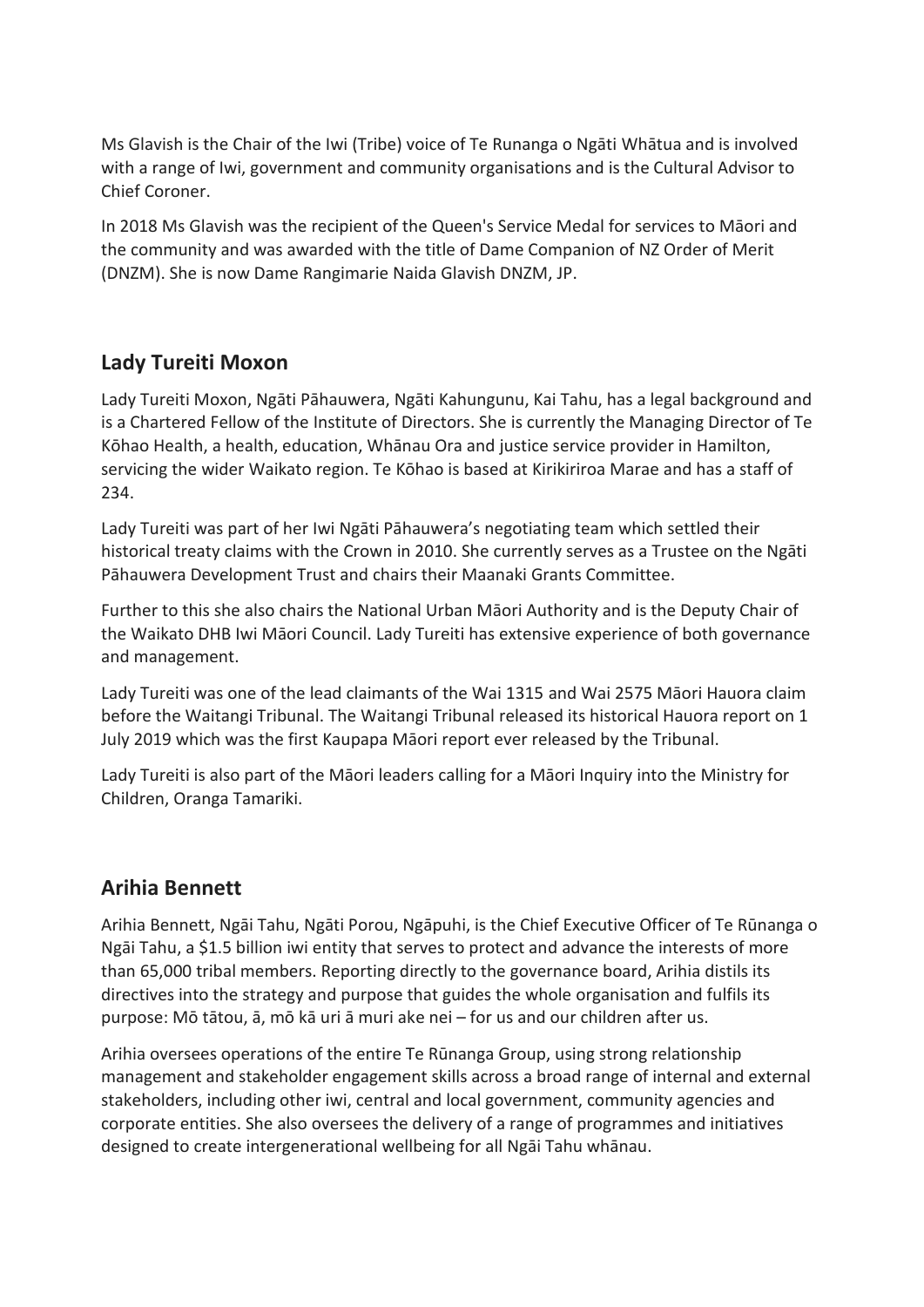Arihia was recently appointed to the New Zealand-China Council as the Te Puni Kōkiri representative. She has held several other advisory roles and directorships, including Commissioner of the Canterbury Earthquake Recovery Commission, and later worked collaboratively with other leaders in the Christchurch area to advise on the city's redevelopment. Arihia also served as a director of Ngāi Tahu Development Corporation from 1999 to 2002, and then as chair until 2005.

Arihia is an alumna of graduate business school INSEAD Fontainebleau and Singapore and Te Hono Movement (a partnership helping to drive the success of the primary industry in Aotearoa). She is a member of Global Women and the Tuahiwi Māori Women's Welfare League and was previously on the board of Barnardos NZ and the Christchurch Women's Refuge. In 2008 Arihia was made a Member of the New Zealand Order of Merit for services to Māori and the community.

Arihia lives at Tuahiwi in an intergenerational household and is an active participant in her papatipu rūnanga, Ngāi Tūāhuriri and Ngāti Waewae.

# **Ngahiwi Tomoana**

Ngahiwi Tomoana, Ngāti Kahungunu, has been the Chair of Ngāti Kahungunu Iwi Incorporated since 1996. He has been involved in hapū and iwi development most of his life.

Ngāhiwi was the Co-Chair of the Māori Economic Development Panel, and prior to that, Chair of the Primary Sector Group of the Minister of Māori Affairs' Māori Economic Taskforce. He has led a number of Māori business delegation missions to explore opportunities in the China market.

Ngāhiwi has a strong background in the seafood industry. He has taken a lead in promoting Māori aquaculture for the wider Māori community and his iwi, and organised the first Māori Fisheries Conference in Napier in 2006. He has previously been a Director and Chair of Te Ohu Kaimoana Trust and is a Director of Hawke's Bay Seafood's Limited.

#### **Neville Baker**

Neville Baker, originally from Taranaki, and of Atiawa and Ngati Mutunga descent, has been in top leadership roles throughout his successful career, starting from Te Aute College through to Victoria University and full time employment opportunities including Deputy Secretary of Maori Affairs and Director of Maori Development Cooperation. A Nuffield Scholarship took him to London where he had placements with the Welsh Development Cooperative, Scottish Highlands Development Board, handling economic conditions for United Kingdom, then to Ireland where he was involved in Tourism and dairy farming.

Neville was Chief Executive of Economic Affairs of Maori Affairs Department then Maori Trustee; Director Waitangi Tribunal; Director of Maori Land Court, Whangarei and Hamilton; Economic Development Executive to the Prime Minister of Malaysia; Chief Executive of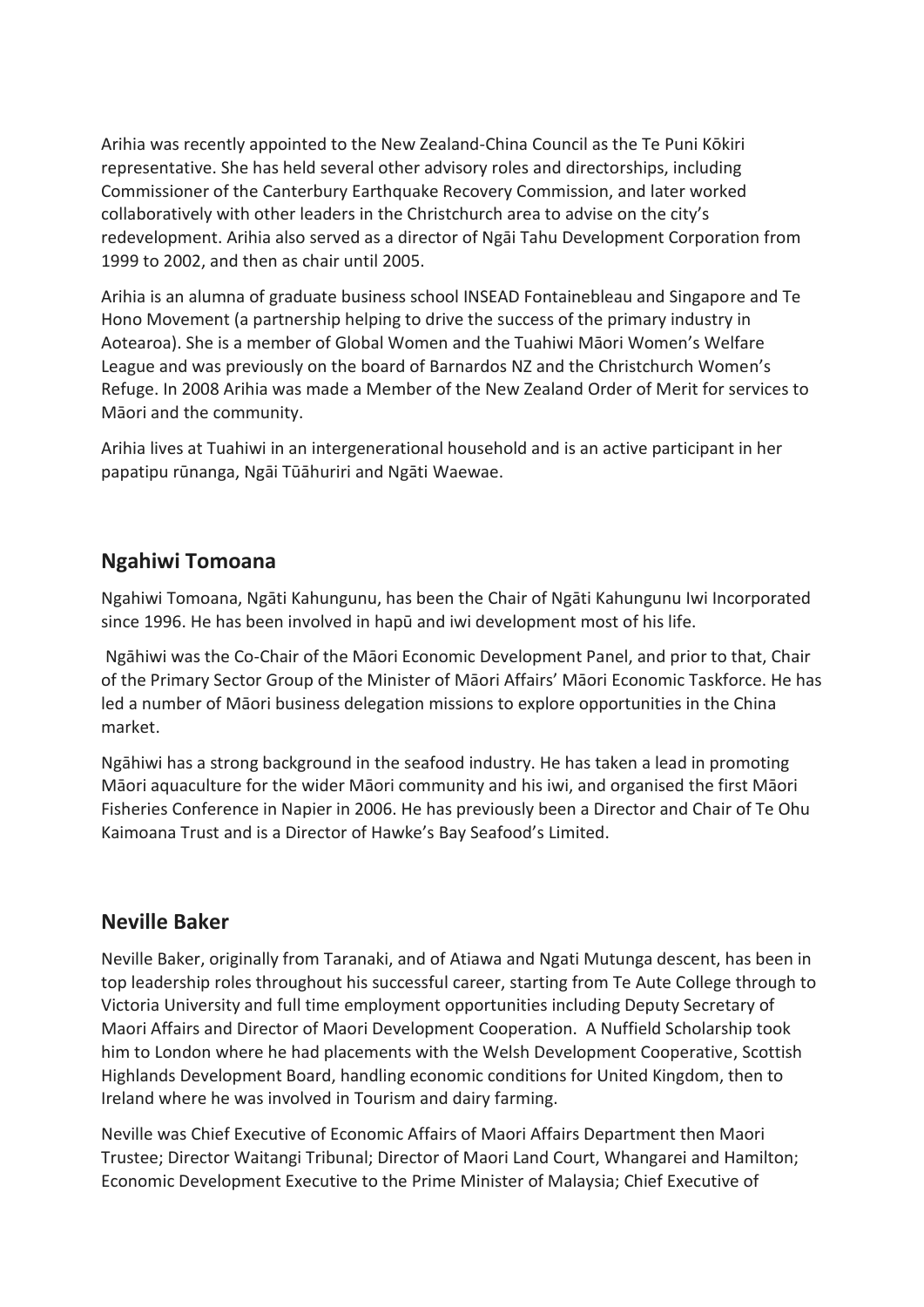Taranaki Maori Trust Board New Plymouth; Board Member Open Polytechnic NZ; Board Member Correspondence School NZ; Board Member Te Wananga o Aotearoa; and Chairman of Te Runanganui O Taranaki Whanui in Lower Hutt at Waiwhetu Marae. He was also the Chairman of Port Nicholson Block Trust.

Neville chairs a *Turning of The Tide programme*, working closely with NZ Police keeping people out of the court system. He also sits as an Iwi Leader on the Police Commissioners Forum.

# **Juscinta Grace**

As the lead for Te Puni Kōkiri statutory entities Juscinta Grace is well versed in public and social policy. With over a decade of policy experience and advising Crown ministers and senior members of the public sector she has worked on a number of key, and at times, controversial Māori development portfolios, including the implementation of Whānau Ora, the revitalisation of te Reo Māori and supporting the independent oversight of whenua Māori. Her role is ensuring the voice of whānau Māori remains at the heart of policies which affect them the most.

Of Ngāti Porou, Te Whānau a Apanui, Ngāi Tahu, Niuean and European descent she is an active member of her community acting in several charitable governance roles on social, cultural and sporting institutions in Wellington. She is a passionate advocate of kapahaka and has led groups and delegations, and performed with many rōpū including Ngāti Porou ki Pōneke.

# **Jacob McGregor**

Jacob McGregor is a te reo Māori advocate and teacher, cultural competency advisor, Māori communications specialist, and rangatahi development enthusiast. Jacob descends from Ngā Rauru Kītahi, Te Whānau a Apanui, Ngāti Raukawa ki te Tonga, Rangitāne o Wairau, and Ngāti Kuia.

Jacob was born and raised in Whanganui. He attained a passion for the Māori culture, governance and youthwork through his whānau, schooling, and church life. After graduating as Māori Dux Artium and Head Boy of Whanganui High School in 2013, Jacob served an internship at his church for a year through which he gained a Diploma in Pastoral Ministry.

Jacob attended Victoria University of Wellington where he graduated with a Bachelor of Arts majoring in political science and te reo Māori and was recipient of the Wiremu Parker award. During his tenure at Victoria, Jacob worked as research assistant and te reo Māori tutor within Te Kawa a Māui – the School of Māori studies; in his final year, he served as the president for Te Hōhaieti o te Reo Māori, the Māori Language Society, a role in which he was able to advocate for and lead kaupapa reo Māori within the university.

Jacob is currently working in communications at Te Puni Kōkiri. He is a Senior Advisor leading the digital content and social media team. Outside of his communications work, Jacob supports